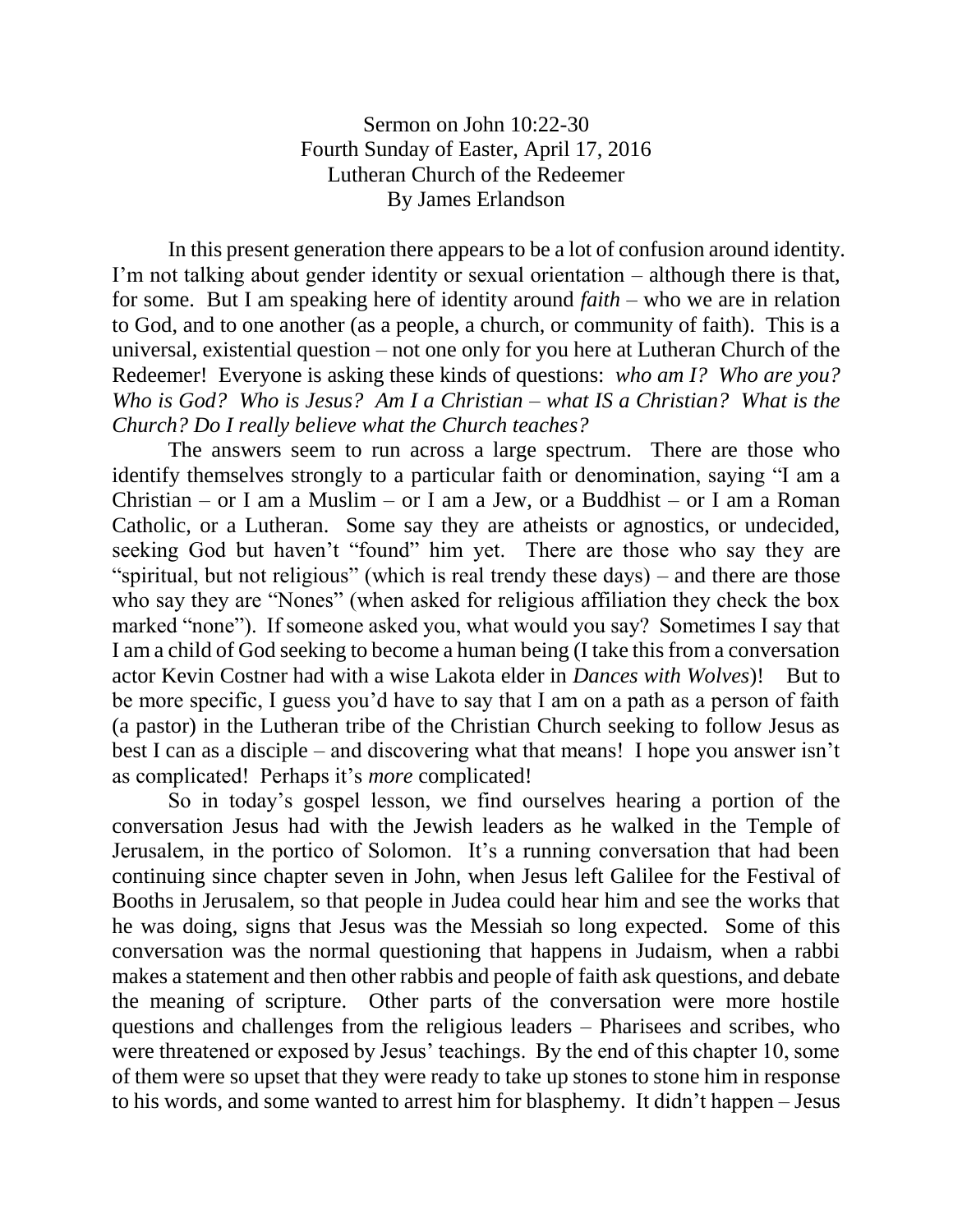left Jerusalem across the Jordan to the wilderness of John the Baptist, until the day he raised Lazarus from the dead, in Bethany. After that, Jesus returned to Jerusalem once more on Palm Sunday, and we know what happened then.

The passage we read today centers around the questions that Jewish leaders had about Jesus' identity, seeking to trip him up by making a religious statement or claim that they could accuse him with. So they gathered around him and asked him, "Why do you keep us in suspense? If you are the Messiah, tell us plainly." Jesus' response was that he had been telling them all along, and showing them by his works, who he was, but they didn't get it – they didn't believe him, because they weren't part of his flock, they weren't his *sheep*. For they had taken his teaching about the loving mercy of God, and the relationship that God, whom Jesus called "Father", has called us all into – everyone in the world – and turned it into a hostile argument for debate, a threat against the faith in God which Jesus shared with them! Then Jesus spoke some of the most comforting, inviting words in all of scripture that you and I will ever hear: *"My sheep hear my voice. I know them, and they follow me. I give them eternal life, and they will never perish. No one will snatch them out of my hand."*

Do you hear it - the inviting voice of Jesus in these words? Jesus invites you and me to hear his voice, promises to recognize you and me when we call, and to never abandon us. Earlier in chapter 10 Jesus compared the shepherd who gives his life for the sheep with the thieves and bandits who run away, leaving the sheep to the wolves. The sheep know the voice of their true shepherd. It was a thinly veiled criticism of the religious leaders, who were failing their people. Jesus said "I am the Good Shepherd, the good shepherd lays down his life for his sheep…I have other sheep that do not belong to this fold. I must bring them also, so that there will be one flock, one shepherd."

And there you have it. At the core of what Jesus was saying is that isn't so much about what people *believe*, or can be convinced to believe by argument. It is *who cares about them, and knows them and loves them* – that's who people will follow. People seek a God who cares for them, and a Savior who knows there name, who would even risk – no, give his life, to bring us life in return.

Today there is way too much discussion and debate around what people believe, whether it is "correct" or reasonable. Too often this is how we interpret this text, and preachers try to preach "correct" and solid doctrine. In this gospel text we too often focus on the inability of the Pharisees and scribes (the Jewish leaders) to believe that Jesus could be the Messiah or speak the truth of God. Over the centuries Christian preachers focused on their hostility, their refusal to accept Jesus' truths, and their plot to have Jesus arrested and killed. And we know where that  $\text{led} - \text{to}$ centuries of hatred and revenge against all the Jewish people – a flame of hate that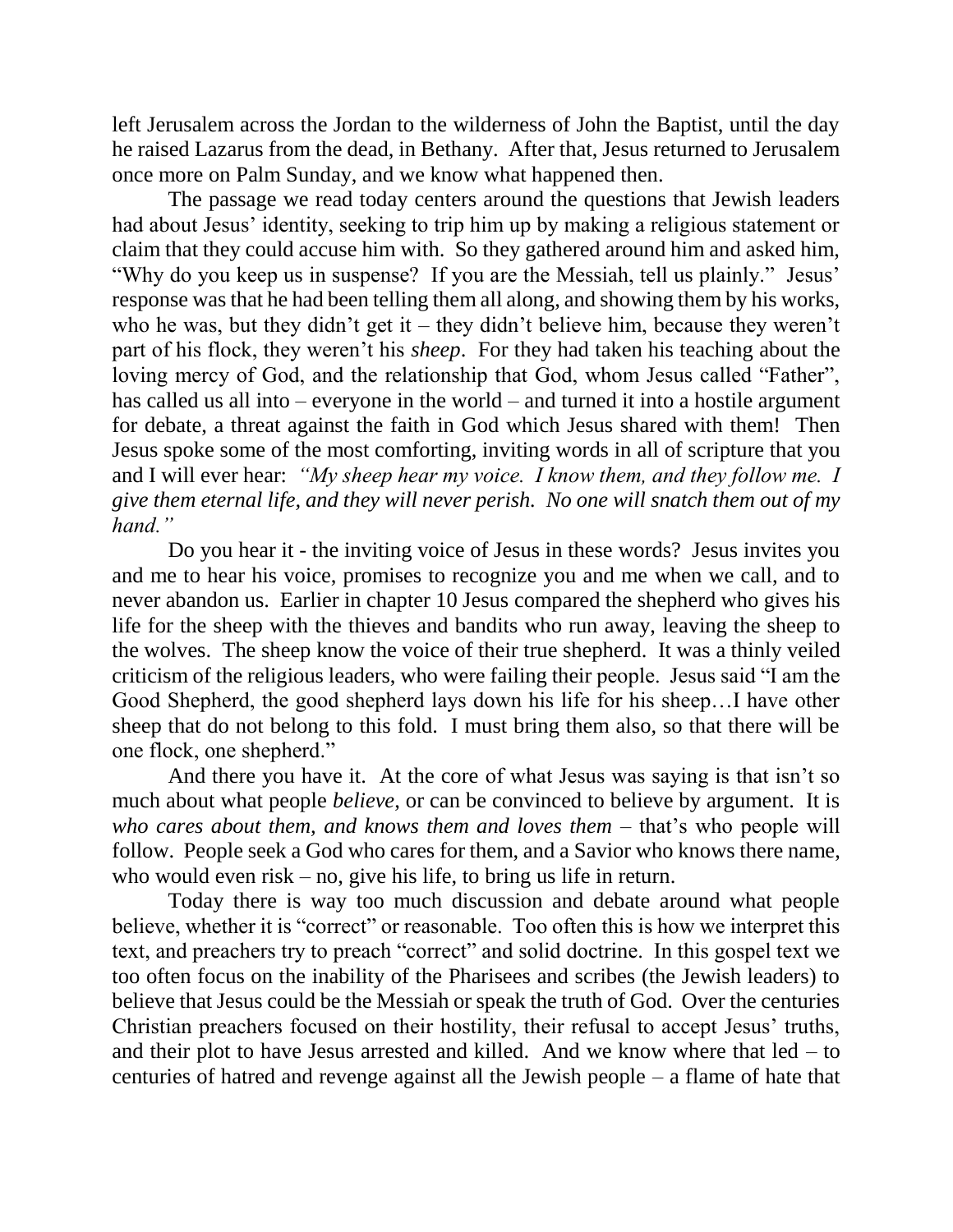has never been totally extinguished, because we preachers don't know what to do with these texts.

When we focus on what people should believe about Jesus, we make a litmus test of the faith. What belief is Christian, what is not? Debate over what is correct belief about Jesus resulted in the writing of creeds, statements of belief, on which early Christian bishops (all male) voted on what was core to Christian faith – what was true faith, and what was heresy, and we have taught that ever since. All well and good, if you believe every word, but then there are some of those sticky parts – like the "virgin birth", or that the Holy Spirit "proceeded from the Father AND the Son – which has divided the Church east from west. Today we have other disagreements around gender and sexual orientation, or the ordination of women, which continue to divide us (maybe north from south)! So why do we make a test out of belief, to divide us into insiders and outsiders, rather than simply teaching that faith is about a loving God who desires mercy and to give us life forever – inviting us to open our hearts to trust in such a God, and to follow Jesus!

So I believe that the faith which Jesus invites us into is not about specific doctrines or creeds of the Church at its heart. At the center is the *relationship of trust* which God so keenly wants to have with you, with me, and the whole world that God has made – for every human being is a child of God, every living creature is a creature of God, worthy of love and care. In this world that often confuses us, brings us pain, and sometimes, frankly terrifies us, Jesus speaks to us like a shepherd speaking lovingly of his own flock of sheep. Jesus invites you and me to hear his voice, because he knows you, and to follow him. For Jesus promises to give you eternal life, that he will never let you go, or let anyone snatch you out of his hand. That's the real gospel, today as it has been always.

In a world where so many children are hungry or without a home in this United States; with so many refugees around the world, made homeless by war; where so many are victimized by domestic violence; when people are fearful of being stopped once again by the police and police are afraid of dangerous neighborhoods and situations; when college students wonder if there will be a job after graduation, loaded down with debt; when people are fearful of the diagnosis of their medical condition and whether they can afford treatment. We seek in faith someone - God(?) -whom we can trust, who will always love us and give us comfort and mercy – hope and new life in our despair! We're not looking just for correct doctrines and right answers – we are looking for hope in our hopelessness! And we find this hope in the words of our Lord who calls you and me by name, whose voice we recognize, who simply asks us to follow, and find life – even in the midst of death!

Last Tuesday, several of us from Redeemer gathered at Leigh Chapel at Episcopal Church Home to remember our sister in faith, Cecilia Becker. She had died just three weeks ago, a day after Easter, from cancer. It was a very diverse